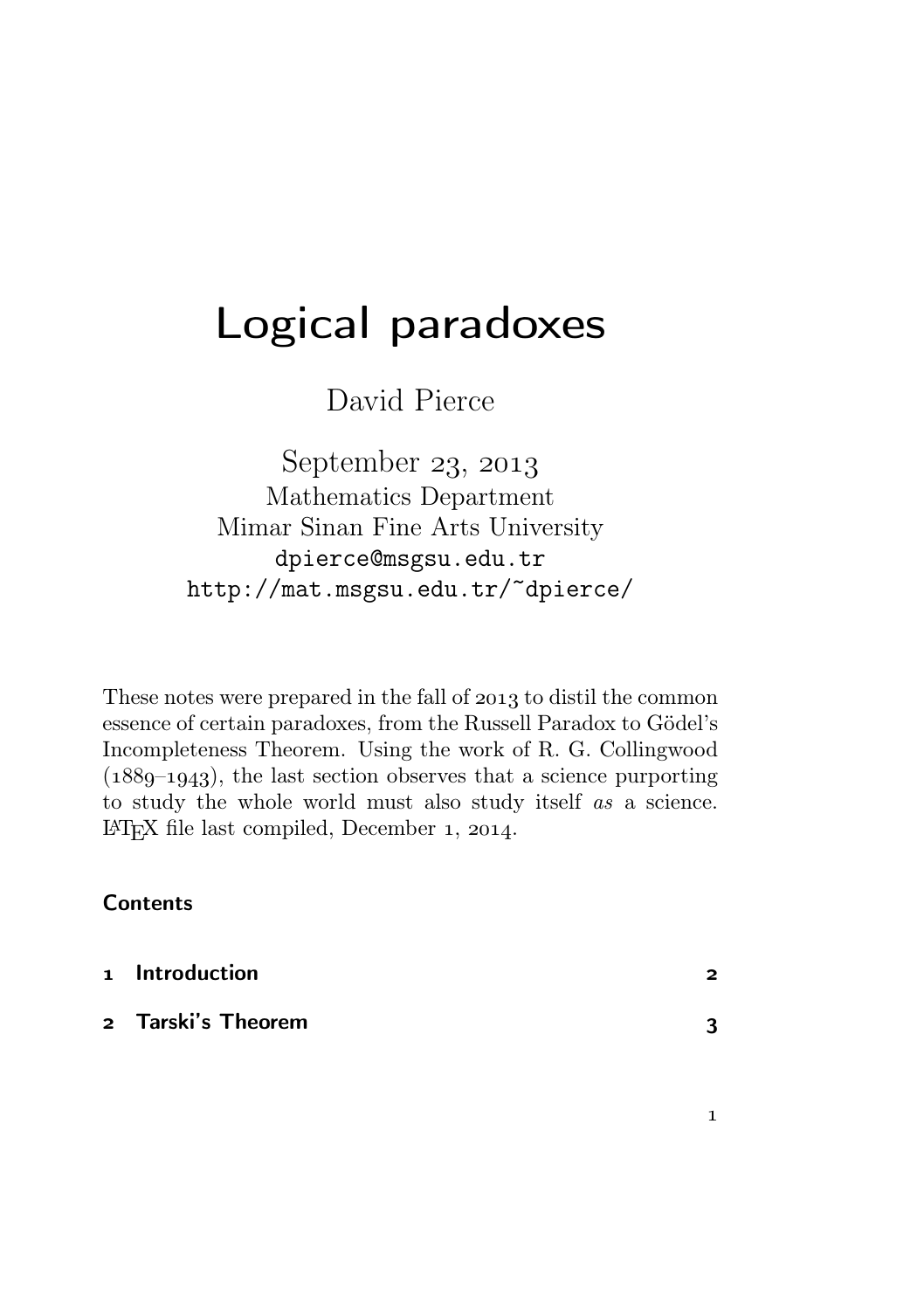П

| 3 Gödel's Theorem         |   |
|---------------------------|---|
| 4 Criteriological science | հ |
| <b>References</b>         |   |

# 1 Introduction

The barber paradox is that there can be no male barber who shaves every man that does not shave himself. If there were such a barber, he would shave himself if and only if he did not.

The Russell paradox, in its original form  $[6]$ , is that to be a predicate that cannot be predicated of itself is not a predicate. If it were a predicate, then it could be predicated of itself if and only if it could not. Similarly there is no class consisting of the classes that do not belong to themselves.

These paradoxes are instances of the following.

**Theorem 1.** Let R be a binary relation on some domain of individuals. Then there is no individual a in that domain such that, for all individuals x in the domain,

$$
a R x \iff \neg x R x.
$$

Proof. Replacing x with a yields a contradiction.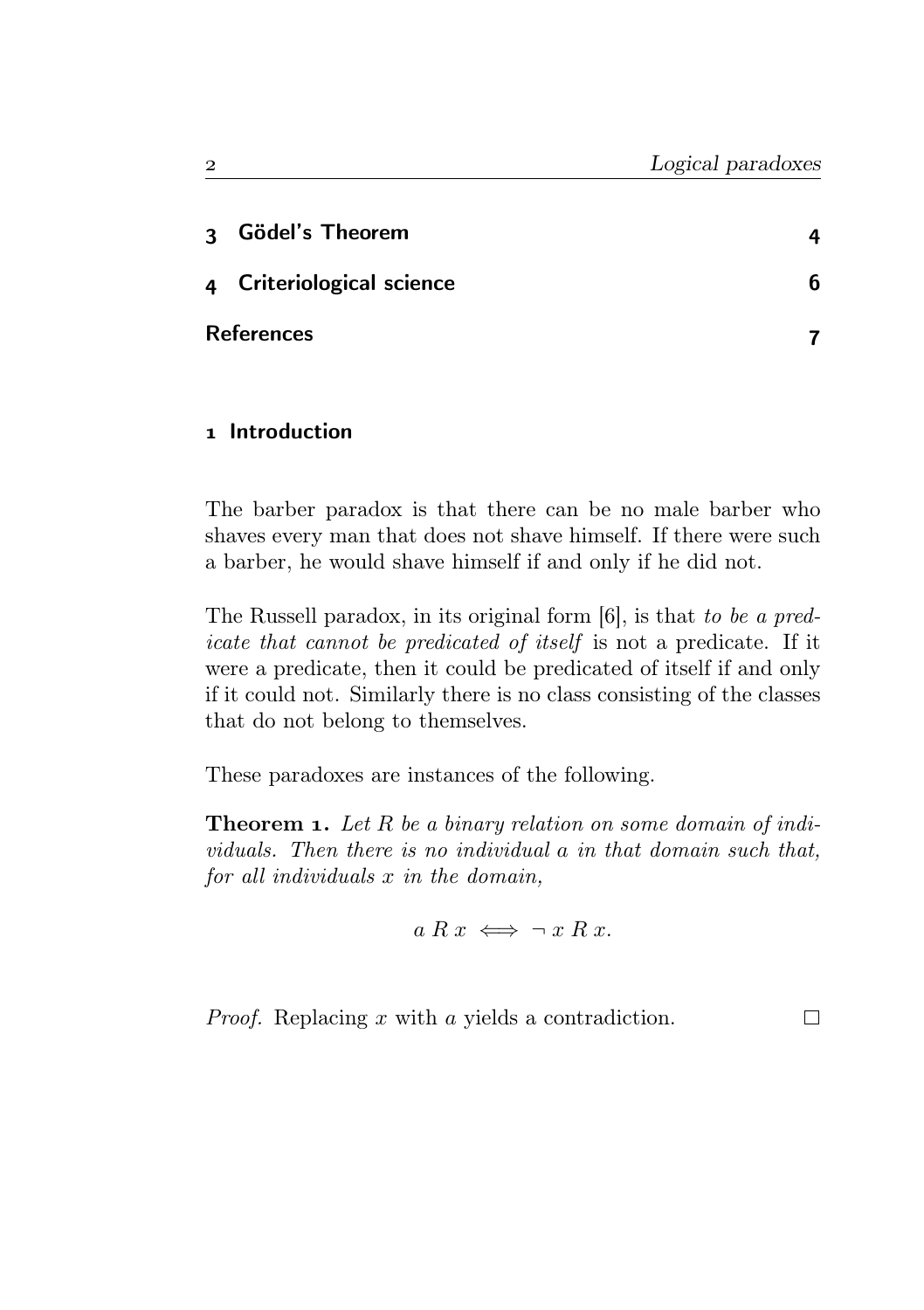#### Tarski's Theorem

Tarski's Undefinability Theorem  $[7, Thm. I, §5, p. 247]$  can now be understood as follows. We take a logic to be a formal way of studying some domain of individuals. The logic has formulas, each of which may have free variables. The variables range over the domain being studied. A formula with no free variables is a sentence. A sentence is true or false. A formula with one free variable is a *singulary* formula. If  $\varphi$  is singulary, and a is an individual, then  $\varphi(a)$  is a sentence: it is the result of replacing each free occurrence of the free variable of  $\varphi$  with a name for a.

We suppose each formula  $\varphi$  has a *code*, denoted by  $\lceil \varphi \rceil$ . This code is an individual in the domain of our logic. In Theorem 1, take R to be relation that obtains between singulary formulas  $\varphi$ and  $\psi$  just in case the sentence  $\varphi(\ulcorner \psi \urcorner)$  is true. That is,

$$
\varphi \mathrel{R} \psi \iff \varphi(\ulcorner \psi \urcorner).
$$

Then there is no singulary formula  $\theta$  such that, for all singulary formulas  $\varphi$ ,

$$
\theta(\ulcorner\varphi\urcorner) \iff \neg\varphi(\ulcorner\varphi\urcorner).
$$

Now suppose that, for every singulary formula  $\psi$ , there is a singulary formula  $\psi^*$  such that, for all singulary formulas  $\varphi$ ,

$$
\psi^*(\ulcorner \varphi \urcorner) \iff \psi(\ulcorner \varphi(\ulcorner \varphi \urcorner) \urcorner). \tag{1}
$$

Then there is no singulary formula  $\rho$  such that, for all sentences σ,

$$
\rho(\ulcorner \sigma \urcorner) \iff \sigma. \tag{2}
$$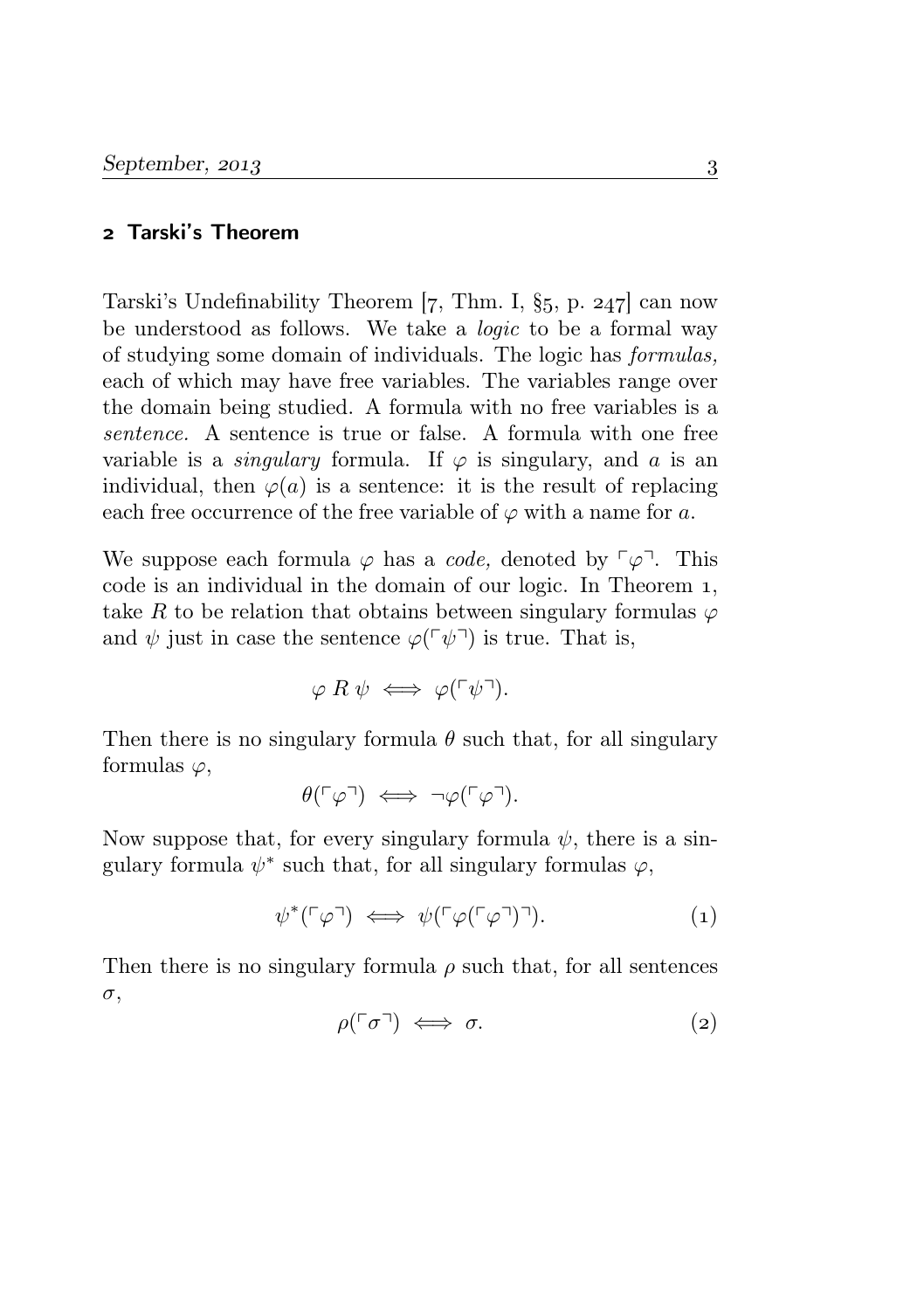That is, there is no formula defining the collection of codes of true sentences. For, if there were such a formula  $\rho$ , then

$$
\neg \rho^*(\ulcorner \varphi \urcorner) \iff \neg \rho(\ulcorner \varphi(\ulcorner \varphi \urcorner)) \iff \neg \varphi(\ulcorner \varphi \urcorner),
$$

that is,  $\neg \rho^*$  would be a formula  $\theta$  as above. Here we understand  $\neg \rho^*$  to be  $\neg (\rho^*)$ , although this is equivalent to  $(\neg \rho)^*$ .

Another way to understand this is to note a special case of  $(1)$ :

$$
\psi^*(\ulcorner \psi^* \urcorner) \iff \psi(\ulcorner \psi^*(\ulcorner \psi^* \urcorner) \urcorner).
$$

Thus, for every singulary  $\psi$ , there is a sentence  $\tilde{\psi}$  such that

$$
\tilde{\psi} \iff \psi(\ulcorner \tilde{\psi}\urcorner).
$$

This is the "Diagonal Lemma" (see the article of that name in Wikipedia). In particular, if  $(z)$  holds, then

$$
\rho(\ulcorner\widetilde{\lnot\rho}\urcorner)\iff\widetilde{\lnot\rho}\iff\lnot\rho(\ulcorner\widetilde{\lnot\rho}\urcorner),
$$

which is a contradiction.

## Gödel's Theorem

Gödel's Incompleteness Theorem  $\left[ 5 \right]$ , in its most basic form, relies on a variant of Theorem .

**Theorem 2.** Suppose  $Q$  and  $R$  are binary relations on some domain, and R includes Q, that is,

$$
x Q y \implies x R y.
$$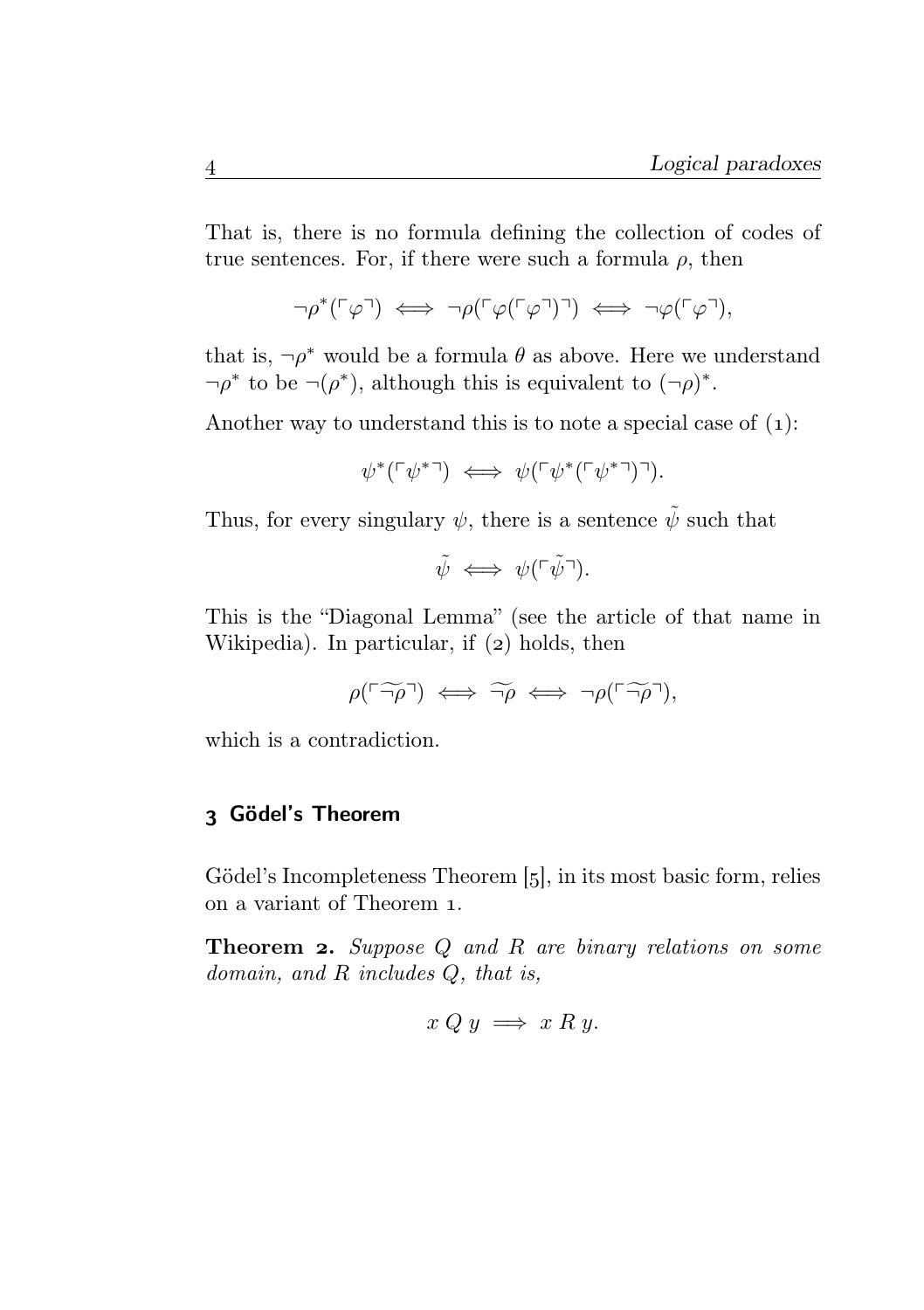Suppose there is an individual a such that

$$
a R x \iff \neg x Q x.
$$

Then Q and R are not the same relation, and indeed

$$
\neg a Q a \& a R a.
$$

Proof. Since

$$
a Q a \implies a R a \implies \neg a Q a,
$$

it follows that  $\neg a Q a$  and therefore a R a.

In the logic that we considered above, we now assume that there is a notion of provability of sentences. All provable sentences are true. In addition to defining R as before, we now let  $Q$  be the relation on singulary formulas given by

$$
\varphi Q \psi \iff \varphi(\ulcorner \psi \urcorner)
$$
 is provable.

We assume there is a formula  $\chi$  such that, for all sentences  $\sigma$ ,

$$
\chi(\ulcorner \sigma \urcorner) \iff \sigma \text{ is provable.}
$$

Then we have

$$
\chi^*(\ulcorner\varphi\urcorner)\iff \varphi(\ulcorner\varphi\urcorner) \text{ is provable},
$$

that is,

$$
\chi^* R \varphi \iff \varphi Q \varphi,
$$

and hence

 $(\neg \chi^*)$   $R \varphi \iff \neg (\varphi \ Q \varphi).$ 

By Theorem 2, the sentence  $\neg \chi^*(\neg \chi^{*} \neg)$  is true, but not provable. Thus the notion of provability is incomplete in the sense of not establishing all truths.

 $\Box$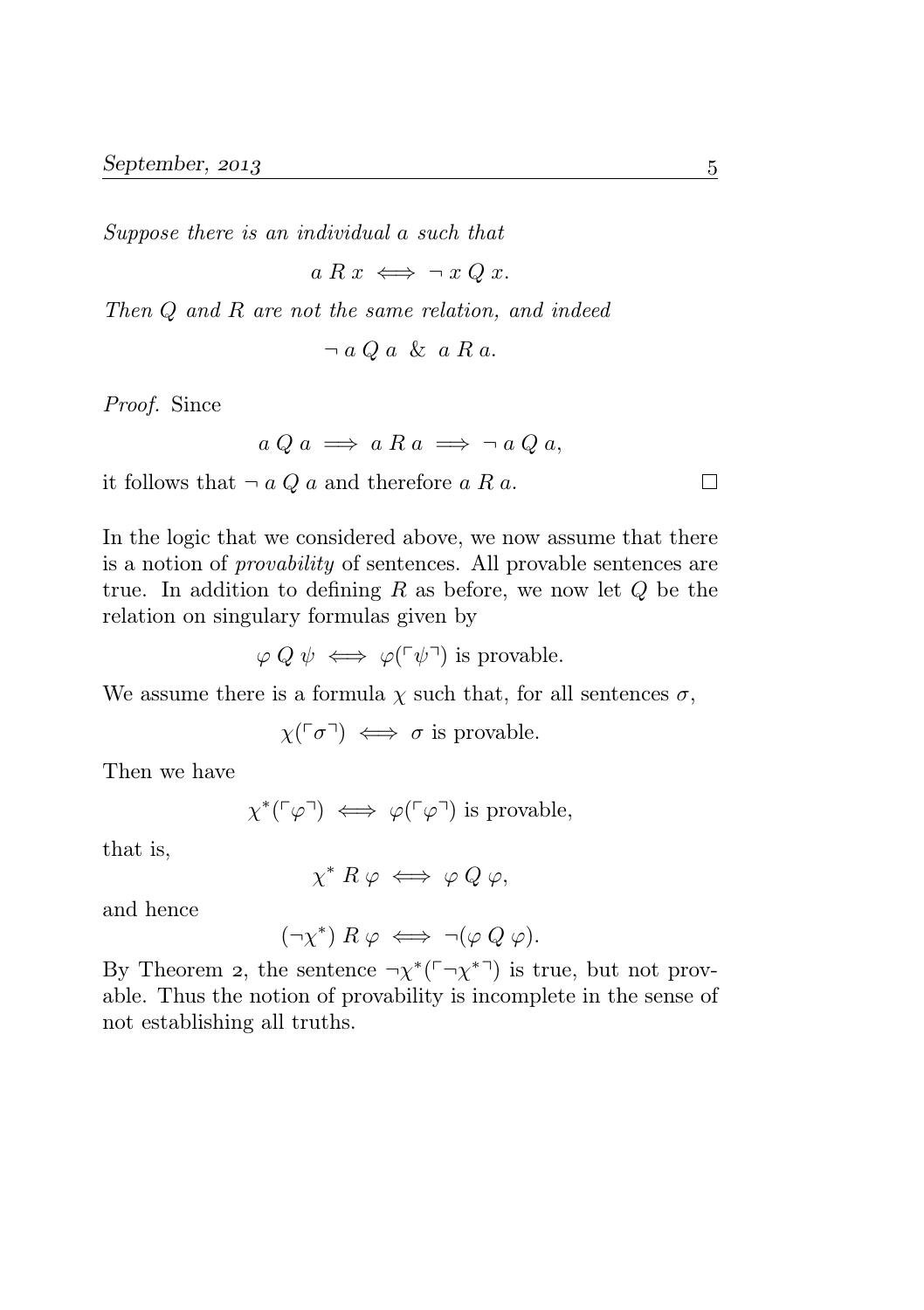# Criteriological science

In Theorem 1, let R be the relation of studying, or examining, or criticizing, or giving an account of. This is the relation that a science has to its objects. But some things have this relation to themselves. Thinking is an example: thinking is self-critical. By the theorem, there is no science whose objects are precisely those things that are not self-critical. Any science that studies all non-self-critical things must also study self-critical things. Such a science must therefore be criteriological: it must give an account of how this self-criticism is done.

Collingwood defines criteriological science in An Essay on Meta*physics* of  $1940$  [3, pp.  $108$ -9]. He mentions the traditional criteriological sciences of logic and ethics: the sciences of theoretical and practical thought, respectively. Collingwood prefers the term criteriological over the more usual term normative, since the latter suggests a science that applies its own criteria or norms, rather than accounting for the criteria used by what it studies. If I don't like what you do, it is not scientific just to declare that what you do violates my own ethical criteria; I should try to understand whether it violates your own criteria, and how you arrive at these criteria.

By speaking about what I should do as an ethicist, I demonstrate that the science of ethics applies also to itself. Collingwood uses such an argument in his 1933 Essay on Philosophical Method  $[4,$ pp.  $131-3$  to prove that philosophy is "categorical" in the sense that "its subject-matter is no mere hypothesis, but something actually existing"  $[4, p. 127]$ . Ethics and logic are philosophical sciences.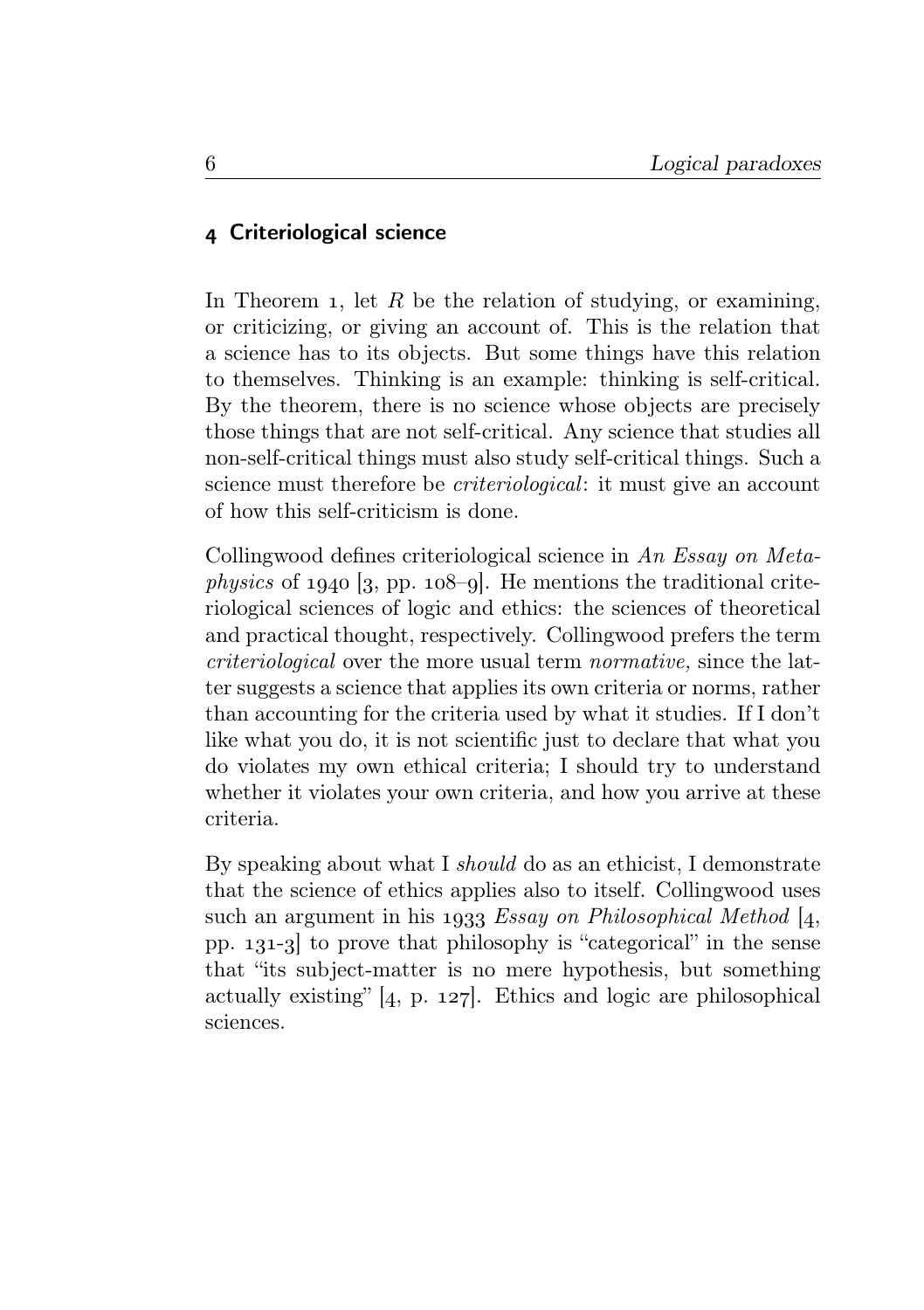Thus Collingwood gives an "ontological proof" in the Essay of . Mathematics works with hypothetical objects; but philosophy must conceive of its objects as actually existing. Collingwood makes it clearer in the *Essay* of 1940 that the ontological proof of the existence of God is really a proof of belief, a proof that God is an "absolute presupposition" of anybody who believes in the unity of the world. Thales is such a person: his argument that all is water is an introduction of monotheism to a polytheistic world.

Natural sciences are not criteriological. Psychology is supposed to be a natural science of thought. But there can be no such science of thought as such.

Collingwood does not use the term "criteriological" in the earlier Essay. He does use it in the  $1938$  Principles of Art  $[1, p. 171 n.]$ . He argues in the 1939 Autobiography [2, pp. 94-5] that psychology cannot be a science of mind as such, because psychology is not criteriological; but he does not actually use this term.

## References

- [1] R. G. Collingwood. The Principles of Art. Oxford University Press, London, Oxford, and New York, paperback edition, 1958. First published 1938.
- [2] R. G. Collingwood. An Autobiography. Clarendon Press, Oxford, 1978. First published 1939. With a new introduction by Stephen Toulmin. Reprinted 2002.